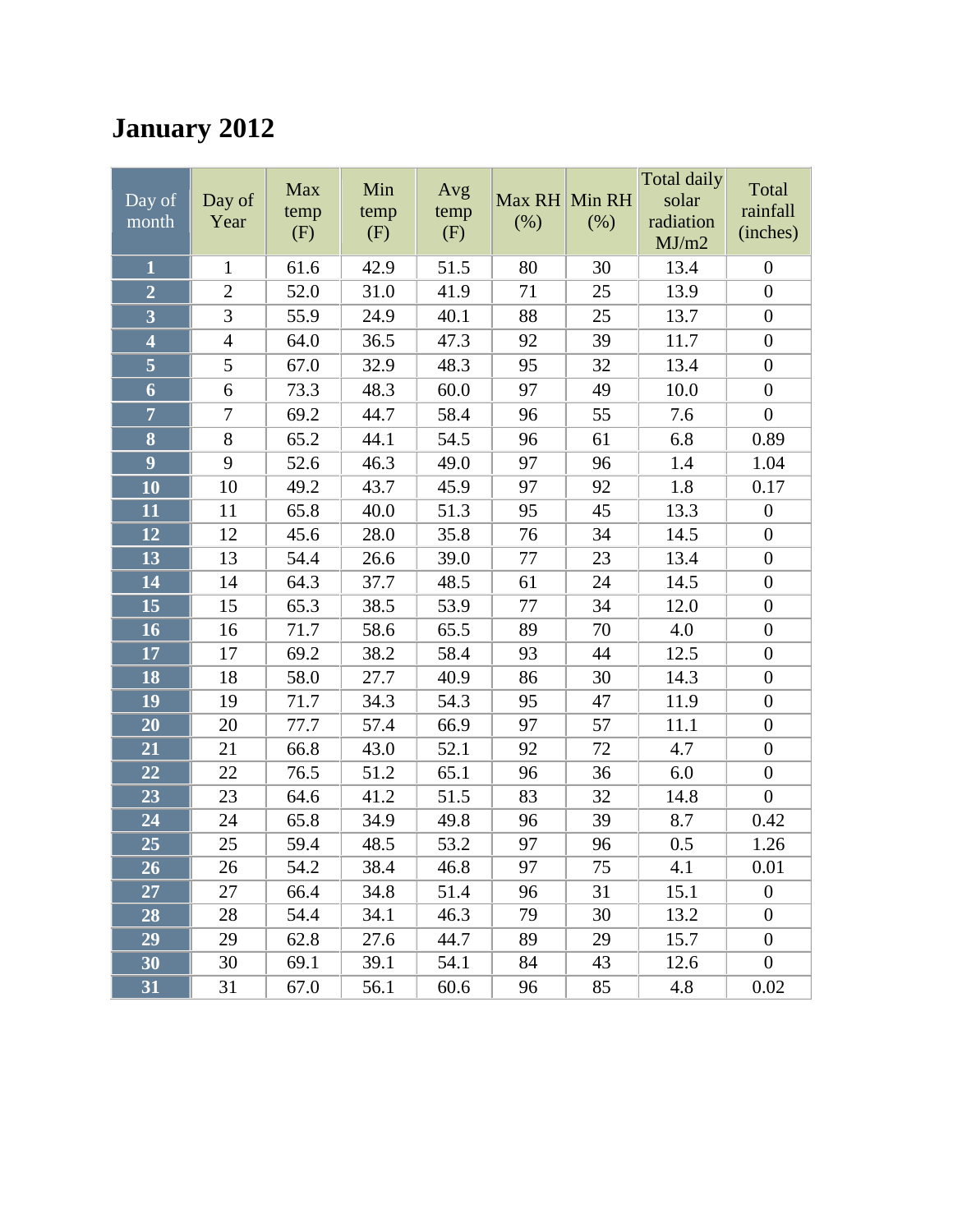# **February 2012**

| Day of<br>month                      | Day of<br>Year | Max<br>temp<br>(F) | Min<br>temp<br>(F) | Avg<br>temp<br>(F) | Max RH<br>(% ) | Min RH<br>(% ) | <b>Total daily</b><br>solar<br>radiation<br>MJ/m2 | Total<br>rainfall<br>(inches) |
|--------------------------------------|----------------|--------------------|--------------------|--------------------|----------------|----------------|---------------------------------------------------|-------------------------------|
| $\mathbf{1}$                         | 32             | 75.4               | 56.9               | 65.1               | 97             | 60             | 8.2                                               | $\boldsymbol{0}$              |
| $\overline{2}$                       | 33             | 66.4               | 51.4               | 59.3               | 97             | 84             | 4.7                                               | 0.49                          |
| $\overline{\overline{3}}$            | 34             | 73.8               | 62.2               | 67.1               | 97             | 75             | 7.5                                               | 0.16                          |
| $\overline{\mathbf{4}}$              | 35             | 67.7               | 44.0               | 55.0               | 96             | 62             | 8.9                                               | 0.28                          |
| $\overline{\overline{\overline{5}}}$ | 36             | 47.7               | 34.8               | 42.2               | 91             | 62             | 10.0                                              | $\boldsymbol{0}$              |
| $\boldsymbol{6}$                     | 37             | 55.6               | 32.5               | 43.4               | 94             | 53             | 14.7                                              | $\boldsymbol{0}$              |
| $\overline{7}$                       | 38             | 53.8               | 43.7               | 48.3               | 94             | 71             | 5.3                                               | 0.02                          |
| 8                                    | 39             | 53.3               | 34.7               | 43.8               | 96             | 58             | 13.5                                              | $\boldsymbol{0}$              |
| $\overline{9}$                       | 40             | 58.2               | 30.7               | 43.8               | 96             | 50             | 14.2                                              | $\overline{0}$                |
| 10                                   | 41             | 55.5               | 37.2               | 47.4               | 95             | 59             | 7.1                                               | 0.06                          |
| 11                                   | 42             | 40.8               | 28.6               | 34.1               | 77             | 35             | 17.7                                              | $\overline{0}$                |
| 12                                   | 43             | 46.0               | 23.0               | 35.9               | 77             | 27             | 16.2                                              | $\boldsymbol{0}$              |
| 13                                   | 44             | 44.3               | 33.0               | 39.2               | 96             | 43             | 2.8                                               | 0.62                          |
| 14                                   | 45             | 52.3               | 43.6               | 47.2               | 97             | 88             | 4.7                                               | 0.01                          |
| $\overline{15}$                      | 46             | 64.5               | 47.4               | 56.9               | 98             | 84             | 4.3                                               | 0.40                          |
| 16                                   | 47             | 57.1               | 46.6               | 51.3               | 98             | 77             | 5.8                                               | $\boldsymbol{0}$              |
| 17                                   | 48             | 61.0               | 48.0               | 52.2               | 96             | 61             | 9.0                                               | 0.02                          |
| 18                                   | 49             | 51.7               | 44.3               | 48.1               | 96             | 91             | 3.0                                               | 2.06                          |
| 19                                   | 50             | 59.0               | 43.8               | 49.0               | 95             | 54             | 17.8                                              | $\boldsymbol{0}$              |
| 20                                   | 51             | 59.6               | 42.7               | 52.6               | 93             | 59             | 11.7                                              | 0.18                          |
| 21                                   | 52             | 70.5               | 36.4               | 55.7               | 93             | 29             | 18.2                                              | $\boldsymbol{0}$              |
| $\overline{22}$                      | 53             | 79.8               | 55.3               | 66.4               | 93             | 29             | 17.0                                              | $\boldsymbol{0}$              |
| 23                                   | 54             | 82.6               | 61.1               | 71.7               | 87             | 20             | 16.3                                              | $\boldsymbol{0}$              |
| 24                                   | 55             | 58.5               | 36.6               | 50.2               | 67             | 22             | 15.2                                              | $\boldsymbol{0}$              |
| 25                                   | 56             | 61.6               | 30.4               | 46.6               | 86             | 22             | 17.0                                              | $\overline{0}$                |
| 26                                   | 57             | 65.9               | 33.4               | 50.7               | 87             | 45             | 19.6                                              | $\boldsymbol{0}$              |
| 27                                   | 58             | 70.6               | 53.8               | 61.6               | 85             | 50             | 13.2                                              | $\boldsymbol{0}$              |
| 28                                   | 59             | 73.7               | 60.0               | 66.4               | 92             | 73             | 6.5                                               | $\boldsymbol{0}$              |
| 29                                   | 60             | 75.8               | 57.6               | 66.7               | 94             | 28             | 7.0                                               | 0.01                          |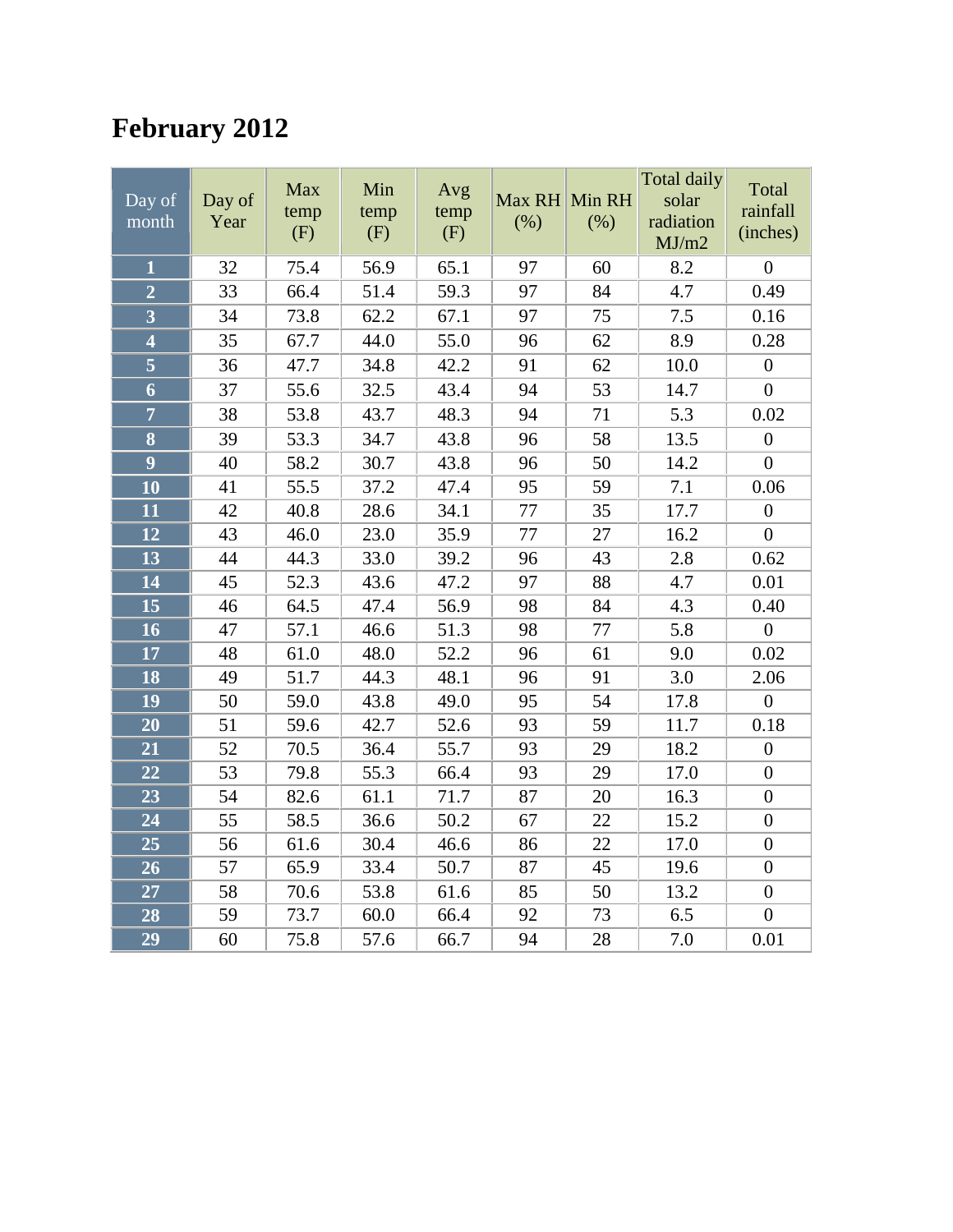### **March 2012**

| Day of<br>month                      | Day of<br>Year | Max<br>temp<br>(F) | Min<br>temp<br>(F) | Avg<br>temp<br>(F) | Max RH Min RH<br>(% ) | (% ) | Total daily<br>solar<br>radiation<br>MJ/m2 | Total<br>rainfall<br>(inches) |
|--------------------------------------|----------------|--------------------|--------------------|--------------------|-----------------------|------|--------------------------------------------|-------------------------------|
| $\mathbf{1}$                         | 61             | 79.0               | 48.0               | 66.5               | 92                    | 56   | 15.3                                       | $\boldsymbol{0}$              |
| $\overline{2}$                       | 62             | 77.9               | 54.3               | 68.7               | 87                    | 24   | 16.0                                       | $\boldsymbol{0}$              |
| $\overline{\mathbf{3}}$              | 63             | 60.5               | 43.9               | 51.4               | 63                    | 25   | 19.8                                       | $\boldsymbol{0}$              |
| $\overline{\mathbf{4}}$              | 64             | 70.3               | 41.7               | 56.0               | 68                    | 19   | 21.3                                       | $\overline{0}$                |
| $\overline{\overline{\overline{5}}}$ | 65             | 76.9               | 46.4               | 62.6               | 66                    | 22   | 21.0                                       | $\boldsymbol{0}$              |
| 6                                    | 66             | 72.9               | 50.2               | 62.2               | 91                    | 47   | 17.3                                       | $\boldsymbol{0}$              |
| $\overline{7}$                       | 67             | 73.3               | 61.6               | 67.4               | 95                    | 61   | 7.4                                        | 0.08                          |
| $\overline{\mathbf{8}}$              | 68             | 72.3               | 48.2               | 64.4               | 95                    | 84   | 4.6                                        | 1.16                          |
| $\overline{9}$                       | 69             | 51.0               | 39.3               | 46.5               | 94                    | 50   | 4.2                                        | 0.16                          |
| 10                                   | 70             | 57.8               | 45.0               | 51.6               | 95                    | 52   | 6.2                                        | 0.36                          |
| 11                                   | 71             | 63.4               | 50.6               | 57.6               | 97                    | 92   | 2.1                                        | 1.41                          |
| 12                                   | 72             | 78.1               | 54.8               | 64.3               | 98                    | 39   | 20.1                                       | $\boldsymbol{0}$              |
| 13                                   | 73             | 78.8               | 63.2               | 70.5               | 97                    | 62   | 14.8                                       | $\boldsymbol{0}$              |
| 14                                   | 74             | 78.7               | 65.7               | 70.7               | 92                    | 60   | 13.0                                       | $\boldsymbol{0}$              |
| 15                                   | 75             | 80.8               | 66.0               | 72.3               | 95                    | 53   | 17.6                                       | $\boldsymbol{0}$              |
| 16                                   | 76             | 79.7               | 66.0               | 72.0               | 93                    | 58   | 14.7                                       | $\boldsymbol{0}$              |
| 17                                   | 77             | 80.4               | 65.6               | 71.8               | 93                    | 54   | 13.5                                       | $\boldsymbol{0}$              |
| 18                                   | 78             | 81.0               | 66.0               | 72.9               | 94                    | 55   | 12.8                                       | $\boldsymbol{0}$              |
| 19                                   | 79             | 80.5               | 70.5               | 73.6               | 85                    | 55   | 11.1                                       | $\boldsymbol{0}$              |
| 20                                   | 80             | 71.7               | 55.8               | 60.3               | 97                    | 78   | 2.2                                        | 2.36                          |
| 21                                   | 81             | 67.8               | 48.3               | 57.1               | 97                    | 38   | 15.4                                       | 0.04                          |
| 22                                   | 82             | 77.6               | 48.9               | 63.0               | 93                    | 31   | 20.9                                       | $\boldsymbol{0}$              |
| 23                                   | 83             | 75.5               | 45.3               | 59.9               | 95                    | 34   | 22.9                                       | $\boldsymbol{0}$              |
| 24                                   | 84             | 78.8               | 47.2               | 62.7               | 95                    | 38   | 23.0                                       | $\boldsymbol{0}$              |
| 25                                   | 85             | 81.5               | 49.5               | 65.5               | 96                    | 34   | 23.2                                       | $\boldsymbol{0}$              |
| $\overline{26}$                      | 86             | 83.9               | 52.1               | 68.2               | 96                    | 39   | 23.0                                       | $\boldsymbol{0}$              |
| 27                                   | 87             | 80.9               | 59.2               | 68.7               | 93                    | 45   | 19.8                                       | $\overline{0}$                |
| 28                                   | 88             | 78.8               | 55.4               | 67.5               | 96                    | 53   | 20.0                                       | $\boldsymbol{0}$              |
| 29                                   | 89             | 69.2               | 62.5               | 65.5               | 97                    | 80   | 5.6                                        | 0.23                          |
| 30                                   | 90             | 79.9               | 64.1               | 69.9               | 97                    | 66   | 15.8                                       | 0.01                          |
| 31                                   | 91             | 85.4               | 64.4               | 73.3               | 97                    | 59   | 20.4                                       | $\boldsymbol{0}$              |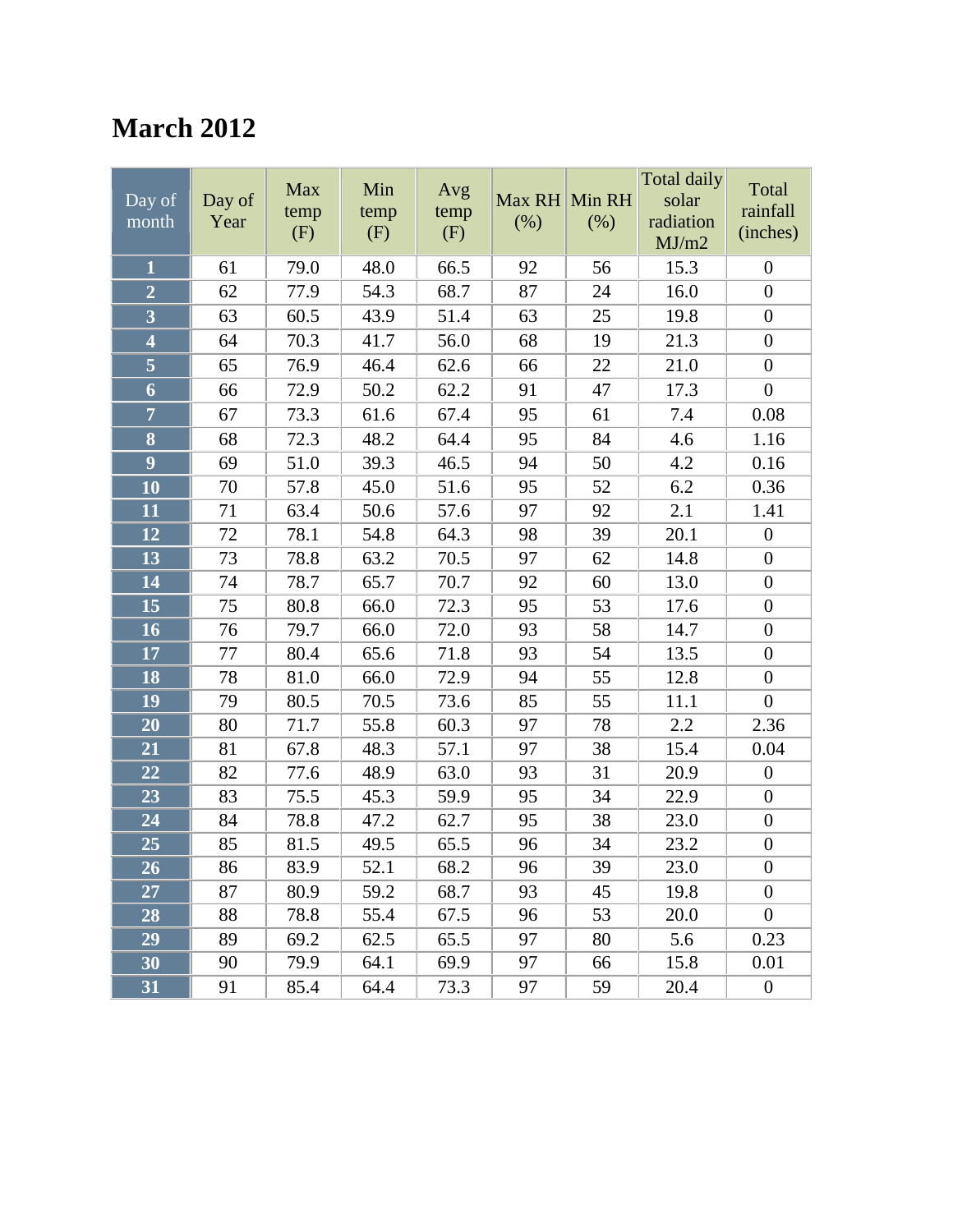# **April 2012**

| $\overline{$ Day of<br>month | Day of<br>Year | Max temp Min temp Avg temp<br>(F) | (F)  | (F)  | Max RH<br>(%) | Min RH<br>(% ) | <b>Total daily</b><br>solar<br>radiation<br>MJ/m2 | Total<br>rainfall<br>(inches) |
|------------------------------|----------------|-----------------------------------|------|------|---------------|----------------|---------------------------------------------------|-------------------------------|
| $\mathbf{1}$                 | 92             | 85.0                              | 66.6 | 74.4 | 95            | 52             | 21.4                                              | $\overline{0}$                |
| $\overline{2}$               | 93             | 78.1                              | 64.5 | 69.7 | 94            | 74             | 11.8                                              | 0.20                          |
| $\overline{3}$               | 94             | 82.6                              | 62.1 | 70.7 | 97            | 70             | 12.9                                              | 1.29                          |
| $\overline{4}$               | 95             | 78.0                              | 59.1 | 66.3 | 97            | 54             | 18.7                                              | 0.06                          |
| $\overline{5}$               | 96             | 77.2                              | 56.6 | 65.5 | 96            | 40             | 23.3                                              | $\boldsymbol{0}$              |
| $\overline{6}$               | 97             | 78.0                              | 50.7 | 64.3 | 96            | 47             | 23.9                                              | $\overline{0}$                |
| $\overline{7}$               | 98             | 80.7                              | 54.2 | 67.6 | 96            | 53             | 22.4                                              | $\boldsymbol{0}$              |
| $\overline{8}$               | 99             | 78.7                              | 56.1 | 67.0 | 96            | 51             | 15.6                                              | 0.02                          |
| $\overline{9}$               | 100            | 77.8                              | 57.6 | 66.3 | 98            | 60             | 14.9                                              | 0.01                          |
| $\overline{10}$              | 101            | 83.1                              | 60.3 | 71.7 | 97            | 50             | 21.7                                              | $\overline{0}$                |
| 11                           | 102            | 78.3                              | 60.8 | 68.4 | 95            | 67             | 13.6                                              | 0.01                          |
| 12                           | 103            | 78.2                              | 56.6 | 66.7 | 89            | 62             | 18.8                                              | $\boldsymbol{0}$              |
| 13                           | 104            | 78.5                              | 64.7 | 71.5 | 94            | 65             | 13.4                                              | $\boldsymbol{0}$              |
| 14                           | 105            | 82.6                              | 68.2 | 74.9 | 89            | 58             | 15.0                                              | $\overline{0}$                |
| 15                           | 106            | 79.1                              | 59.8 | 69.4 | 96            | 71             | 13.4                                              | 0.14                          |
| $\overline{16}$              | 107            | 72.1                              | 52.2 | 62.3 | 97            | 56             | 15.1                                              | $\overline{0}$                |
| 17                           | 108            | 76.3                              | 53.4 | 63.3 | 97            | 37             | 25.4                                              | $\boldsymbol{0}$              |
| 18                           | 109            | 77.1                              | 47.4 | 62.2 | 96            | 33             | 26.0                                              | $\boldsymbol{0}$              |
| 19                           | 110            | 80.4                              | 51.6 | 66.3 | 88            | 41             | 25.7                                              | $\overline{0}$                |
| 20                           | 111            | 68.2                              | 53.6 | 61.5 | 94            | 80             | 4.7                                               | 0.03                          |
| 21                           | 112            | 70.1                              | 45.9 | 57.2 | 94            | 38             | 26.7                                              | $\boldsymbol{0}$              |
| 22                           | 113            | 80.4                              | 47.8 | 64.9 | 91            | 34             | 25.2                                              | $\boldsymbol{0}$              |
| 23                           | 114            | 71.6                              | 44.1 | 58.2 | 87            | 29             | 27.5                                              | $\boldsymbol{0}$              |
| 24                           | 115            | 82.7                              | 47.2 | 65.8 | 89            | 32             | 26.6                                              | $\overline{0}$                |
| 25                           | 116            | 86.7                              | 62.5 | 73.8 | 89            | 48             | 22.6                                              | $\boldsymbol{0}$              |
| 26                           | 117            | 86.7                              | 64.6 | 74.9 | 94            | 54             | 20.0                                              | $\boldsymbol{0}$              |
| 27                           | 118            | 85.1                              | 67.4 | 74.9 | 92            | 53             | 27.8                                              | $\boldsymbol{0}$              |
| 28                           | 119            | 86.8                              | 65.9 | 75.5 | 94            | 47             | 20.5                                              | $\boldsymbol{0}$              |
| 29                           | 120            | 86.0                              | 66.7 | 75.1 | 93            | 46             | 19.9                                              | $\boldsymbol{0}$              |
| 30                           | 121            | 84.6                              | 70.8 | 75.9 | 90            | 59             | 15.2                                              | $\boldsymbol{0}$              |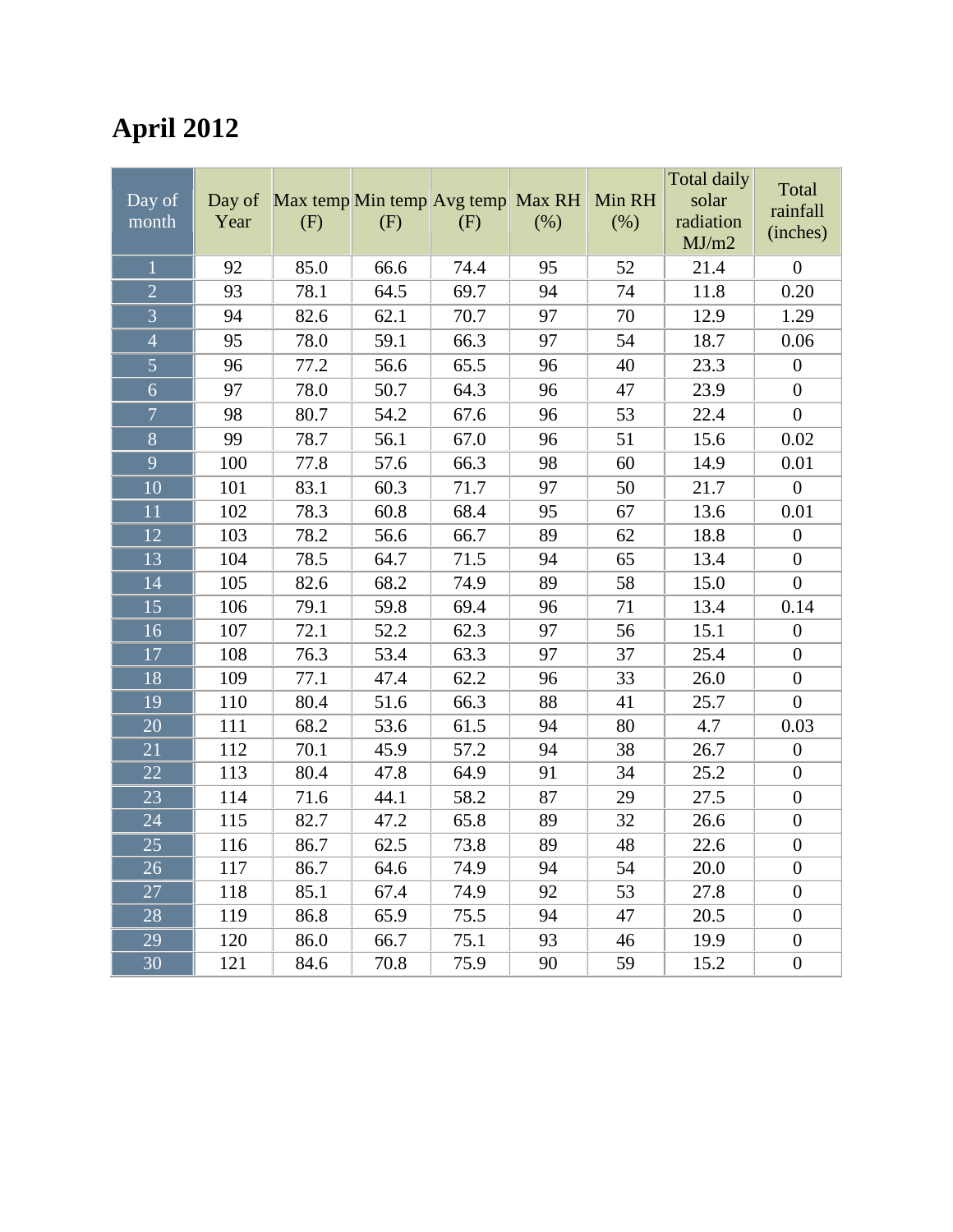# **May 2012**

| Day of<br>month | Day of<br>Year | Max temp Min temp Avg temp Max RH<br>(F) | (F)  | (F)  | (% )            | Min RH<br>(% ) | Total daily<br>solar<br>radiation<br>MJ/m2 | Total<br>rainfall<br>(inches) |
|-----------------|----------------|------------------------------------------|------|------|-----------------|----------------|--------------------------------------------|-------------------------------|
| $\mathbf{1}$    | 122            | 86.9                                     | 68.7 | 77.2 | 95              | 50             | 21.5                                       | $\boldsymbol{0}$              |
| $\overline{2}$  | 123            | 86.4                                     | 66.9 | 75.4 | 96              | 51             | 18.4                                       | $\boldsymbol{0}$              |
| $\overline{3}$  | 124            | 86.9                                     | 65.1 | 76.4 | 97              | 54             | 20.7                                       | $\boldsymbol{0}$              |
| $\overline{4}$  | 125            | 86.5                                     | 68.6 | 77.0 | 97              | 59             | 17.5                                       | $\boldsymbol{0}$              |
| 5               | 126            | 88.8                                     | 67.6 | 79.0 | 89              | 54             | 21.6                                       | $\boldsymbol{0}$              |
| 6               | 127            | 90.0                                     | 72.2 | 79.1 | 94              | 52             | 16.7                                       | $\boldsymbol{0}$              |
| $\overline{7}$  | 128            | 89.8                                     | 63.1 | 78.5 | 95              | 49             | 22.7                                       | 1.77                          |
| $\overline{8}$  | 129            | 79.1                                     | 62.0 | 69.2 | 97              | 62             | 16.4                                       | 0.68                          |
| 9               | 130            | 79.3                                     | 59.6 | 69.6 | 96              | 36             | 23.6                                       | $\boldsymbol{0}$              |
| 10              | 131            | 80.4                                     | 54.0 | 68.5 | 95              | 37             | 22.4                                       | $\overline{0}$                |
| 11              | 132            | 75.1                                     | 62.9 | 67.8 | 96              | 69             | 9.4                                        | 0.93                          |
| 12              | 133            | 73.0                                     | 61.9 | 65.9 | 96              | 71             | 13.0                                       | $\boldsymbol{0}$              |
| 13              | 134            | 81.1                                     | 58.4 | 69.4 | 97              | 43             | 22.5                                       | $\boldsymbol{0}$              |
| 14              | 135            | 82.1                                     | 59.1 | 69.3 | 95              | 43             | 19.3                                       | $\overline{0}$                |
| 15              | 136            | 77.7                                     | 61.8 | 68.2 | 96              | 63             | 12.3                                       | 0.02                          |
| 16              | 137            | 84.0                                     | 58.2 | 71.3 | 96              | 41             | 23.5                                       | $\boldsymbol{0}$              |
| 17              | 138            | 87.1                                     | 61.1 | 74.3 | 93              | 33             | 24.8                                       | $\boldsymbol{0}$              |
| 18              | 139            | 84.4                                     | 64.3 | 75.7 | 87              | 37             | 25.6                                       | $\boldsymbol{0}$              |
| 19              | 140            | 87.2                                     | 61.8 | 75.0 | 89              | 44             | 24.7                                       | $\boldsymbol{0}$              |
| 20              | 141            | 87.2                                     | 61.2 | 75.0 | 94              | 45             | 23.6                                       | $\boldsymbol{0}$              |
| 21              | 142            | 87.5                                     | 64.1 | 75.6 | 94              | 46             | 21.8                                       | $\boldsymbol{0}$              |
| 22              | 143            | 88.4                                     | 60.4 | 74.9 | 90              | 42             | 24.9                                       | $\boldsymbol{0}$              |
| 23              | 144            | 90.6                                     | 65.3 | 78.6 | 90              | 37             | 25.5                                       | $\boldsymbol{0}$              |
| 24              | 145            | 89.7                                     | 70.3 | 79.1 | 88              | 53             | 23.4                                       | $\boldsymbol{0}$              |
| 25              | 146            | 92.0                                     | 72.3 | 81.2 | 91              | 53             | 21.9                                       | $\boldsymbol{0}$              |
| $\overline{26}$ | 147            | 90.4                                     | 73.7 | 80.7 | $\overline{87}$ | 47             | 24.2                                       | $\boldsymbol{0}$              |
| 27              | 148            | 90.6                                     | 66.3 | 78.8 | 95              | 43             | 24.2                                       | $\boldsymbol{0}$              |
| 28              | 149            | 90.6                                     | 66.8 | 78.2 | 94              | 39             | 25.1                                       | $\boldsymbol{0}$              |
| 29              | 150            | 91.3                                     | 70.1 | 80.3 | 91              | 48             | 23.6                                       | $\boldsymbol{0}$              |
| 30              | 151            | 88.8                                     | 65.6 | 77.2 | 92              | 49             | 14.2                                       | 0.22                          |
| 31              | 152            | 82.5                                     | 65.6 | 73.1 | 94              | 57             | 16.1                                       | 0.59                          |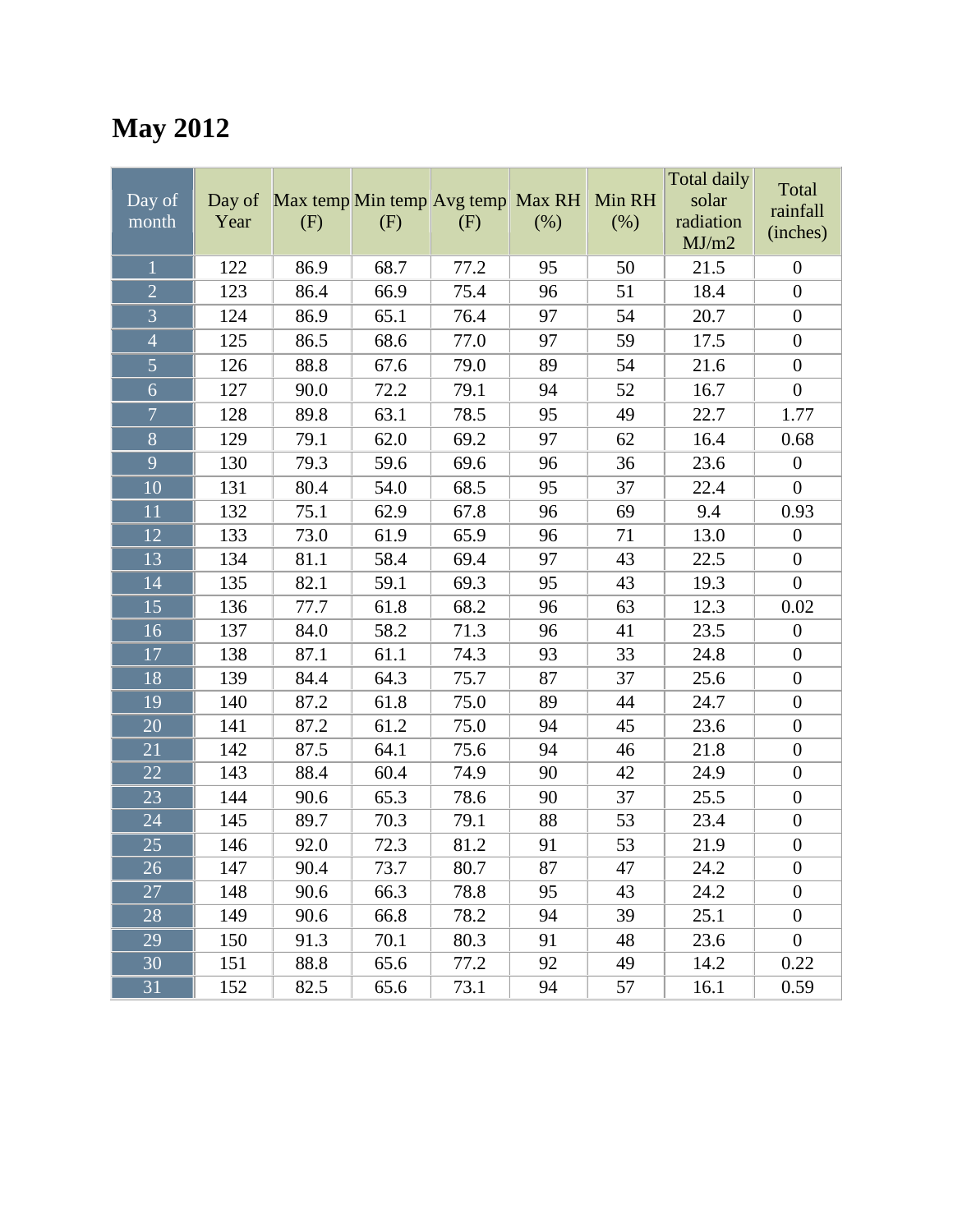## **June 2012**

| $\overline{$ Day of<br>month | Day of<br>Year | Max temp Min temp Avg temp<br>(F) | (F)  | (F)  | Max RH<br>(%) | Min RH<br>(% ) | <b>Total daily</b><br>solar<br>radiation<br>MJ/m2 | Total<br>rainfall<br>(inches) |
|------------------------------|----------------|-----------------------------------|------|------|---------------|----------------|---------------------------------------------------|-------------------------------|
| $\overline{1}$               | 153            | 83.2                              | 58.4 | 70.6 | 86            | 36             | 27.0                                              | $\overline{0}$                |
| $\overline{2}$               | 154            | 91.3                              | 62.5 | 77.4 | 88            | 52             | 23.1                                              | $\boldsymbol{0}$              |
| $\overline{3}$               | 155            | 91.9                              | 70.8 | 80.4 | 94            | 50             | 23.4                                              | $\boldsymbol{0}$              |
| $\overline{4}$               | 156            | 89.5                              | 71.9 | 79.5 | 95            | 58             | 18.9                                              | $\boldsymbol{0}$              |
| $\overline{5}$               | 157            | 93.6                              | 71.4 | 82.0 | 93            | 45             | 23.8                                              | $\boldsymbol{0}$              |
| $\overline{6}$               | 158            | 88.7                              | 67.8 | 78.5 | 96            | 61             | 22.3                                              | 0.91                          |
| $\overline{7}$               | 159            | 78.1                              | 67.2 | 72.4 | 97            | 66             | 12.2                                              | 0.02                          |
| $\overline{8}$               | 160            | 84.5                              | 66.1 | 74.4 | 94            | 51             | 15.3                                              | 0.04                          |
| $\overline{9}$               | 161            | 88.9                              | 66.7 | 78.1 | 96            | 52             | 24.0                                              | $\boldsymbol{0}$              |
| $\overline{10}$              | 162            | 90.4                              | 70.7 | 80.1 | 95            | 57             | 23.5                                              | $\overline{0}$                |
| $\overline{11}$              | 163            | 93.3                              | 75.7 | 83.8 | 93            | 57             | 22.7                                              | $\overline{0}$                |
| 12                           | 164            | 86.2                              | 68.5 | 77.5 | 95            | 63             | 19.3                                              | 0.09                          |
| 13                           | 165            | 87.7                              | 67.2 | 77.5 | 97            | 53             | 21.4                                              | $\boldsymbol{0}$              |
| 14                           | 166            | 89.0                              | 72.1 | 77.6 | 91            | 63             | 16.8                                              | $\boldsymbol{0}$              |
| 15                           | 167            | 91.1                              | 73.7 | 81.4 | 96            | 55             | 20.1                                              | $\overline{0}$                |
| $\overline{16}$              | 168            | 85.0                              | 71.7 | 76.3 | 97            | 70             | 15.1                                              | 0.79                          |
| 17                           | 169            | 88.5                              | 68.2 | 78.8 | 97            | 55             | 22.6                                              | $\boldsymbol{0}$              |
| 18                           | 170            | 88.1                              | 69.8 | 77.1 | 95            | 61             | 19.2                                              | $\overline{0}$                |
| 19                           | 171            | 85.3                              | 72.7 | 76.7 | 95            | 68             | 13.7                                              | 0.12                          |
| $\overline{20}$              | 172            | 89.0                              | 71.4 | 79.7 | 95            | 47             | 24.5                                              | $\boldsymbol{0}$              |
| $\overline{21}$              | 173            | 90.0                              | 65.6 | 78.4 | 96            | 45             | 25.9                                              | $\overline{0}$                |
| 22                           | 174            | 92.3                              | 69.8 | 81.2 | 92            | 45             | 19.5                                              | $\boldsymbol{0}$              |
| 23                           | 175            | 93.7                              | 68.9 | 81.7 | 96            | 41             | 26.5                                              | $\boldsymbol{0}$              |
| 24                           | 176            | 95.0                              | 70.0 | 83.3 | 93            | 40             | 24.5                                              | $\boldsymbol{0}$              |
| 25                           | 177            | 98.6                              | 70.7 | 85.3 | 92            | 38             | 25.7                                              | $\boldsymbol{0}$              |
| 26                           | 178            | 100.1                             | 75.6 | 88.2 | 86            | 40             | 23.4                                              | $\overline{0}$                |
| 27                           | 179            | 98.5                              | 67.3 | 83.8 | 88            | 21             | 26.0                                              | $\boldsymbol{0}$              |
| 28                           | 180            | 97.2                              | 74.2 | 85.2 | 81            | 35             | 24.0                                              | $\boldsymbol{0}$              |
| 29                           | 181            | 95.7                              | 74.3 | 84.8 | 92            | 40             | 23.5                                              | $\boldsymbol{0}$              |
| $\overline{30}$              | 182            | 94.9                              | 70.7 | 83.0 | 89            | 28             | 23.1                                              | $\boldsymbol{0}$              |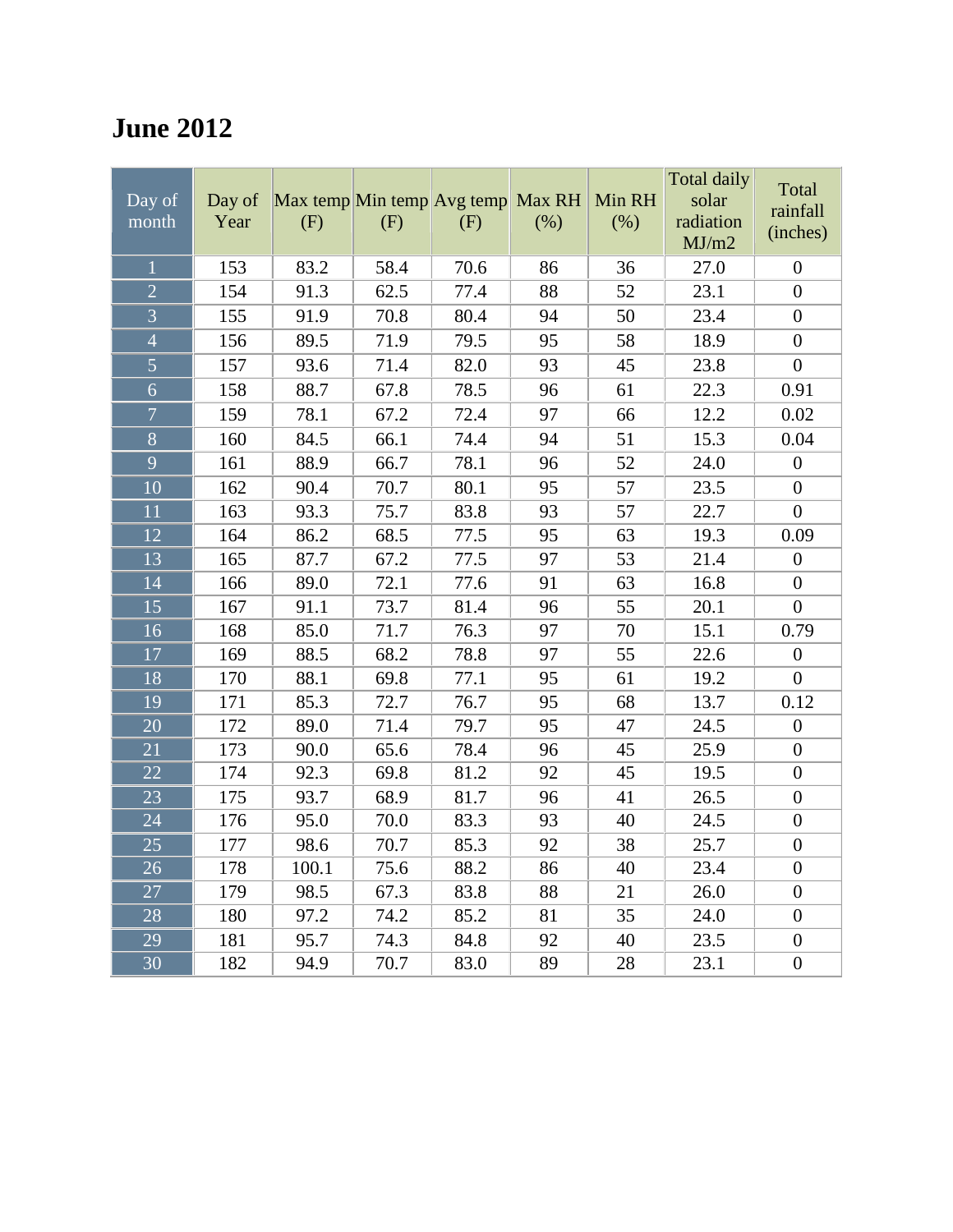# **July 2012**

|                 |        |                                   |      |      |      |        | Total daily |                   |
|-----------------|--------|-----------------------------------|------|------|------|--------|-------------|-------------------|
| Day of          | Day of | Max temp Min temp Avg temp Max RH |      |      |      | Min RH | solar       | Total<br>rainfall |
| month           | Year   | (F)                               | (F)  | (F)  | (% ) | (% )   | radiation   | (inches)          |
|                 |        |                                   |      |      |      |        | MJ/m2       |                   |
| $\overline{1}$  | 183    | 89.5                              | 72.9 | 78.1 | 90   | 55     | 13.2        | $\boldsymbol{0}$  |
| $\overline{2}$  | 184    | 91.4                              | 71.5 | 80.9 | 90   | 48     | 18.6        | $\boldsymbol{0}$  |
| $\overline{3}$  | 185    | 93.6                              | 74.8 | 82.7 | 87   | 45     | 20.1        | $\boldsymbol{0}$  |
| $\overline{4}$  | 186    | 94.7                              | 72.2 | 83.4 | 95   | 39     | 24.9        | $\boldsymbol{0}$  |
| $\overline{5}$  | 187    | 95.0                              | 73.3 | 83.8 | 90   | 40     | 25.0        | $\boldsymbol{0}$  |
| $\overline{6}$  | 188    | 96.6                              | 69.4 | 84.1 | 95   | 41     | 23.2        | 1.19              |
| $\overline{7}$  | 189    | 90.4                              | 71.2 | 80.1 | 96   | 52     | 19.4        | 0.01              |
| $\overline{8}$  | 190    | 89.3                              | 73.1 | 79.9 | 93   | 58     | 21.5        | $\overline{0}$    |
| $\overline{9}$  | 191    | 90.3                              | 70.6 | 76.7 | 97   | 63     | 13.7        | 1.03              |
| 10              | 192    | 87.4                              | 71.8 | 77.6 | 98   | 60     | $\ast$      | 0.16              |
| 11              | 193    | 85.2                              | 73.2 | 76.8 | 97   | 71     | $\ast$      | $\boldsymbol{0}$  |
| 12              | 194    | 83.8                              | 72.5 | 76.7 | 97   | 76     | $\ast$      | 0.08              |
| 13              | 195    | 82.8                              | 72.3 | 76.4 | 96   | 70     | $\ast$      | $\boldsymbol{0}$  |
| 14              | 196    | 85.5                              | 69.3 | 75.4 | 97   | 65     | $\ast$      | 0.45              |
| 15              | 197    | 88.2                              | 68.7 | 77.5 | 97   | 63     | $\ast$      | $\boldsymbol{0}$  |
| 16              | 198    | 90.9                              | 70.6 | 80.3 | 97   | 50     | $\ast$      | $\boldsymbol{0}$  |
| 17              | 199    | 93.1                              | 73.0 | 82.6 | 97   | 53     | $\ast$      | $\boldsymbol{0}$  |
| 18              | 200    | 93.5                              | 73.2 | 83.2 | 93   | 52     | 28.1        | $\boldsymbol{0}$  |
| 19              | 201    | 94.2                              | 75.9 | 84.9 | 91   | 48     | 27.3        | $\boldsymbol{0}$  |
| 20              | 202    | 97.8                              | 76.9 | 87.1 | 87   | 45     | 28.2        | $\boldsymbol{0}$  |
| 21              | 203    | 100.5                             | 75.4 | 86.8 | 85   | 43     | 26.4        | $\boldsymbol{0}$  |
| 22              | 204    | 94.9                              | 72.3 | 82.7 | 94   | 45     | 26.5        | $\boldsymbol{0}$  |
| 23              | 205    | 88.2                              | 75.2 | 79.9 | 94   | 67     | 14.6        | $\boldsymbol{0}$  |
| 24              | 206    | 93.3                              | 73.3 | 82.8 | 97   | 48     | 27.7        | $\boldsymbol{0}$  |
| 25              | 207    | 93.9                              | 75.4 | 84.4 | 95   | 50     | 26.8        | $\boldsymbol{0}$  |
| $\overline{26}$ | 208    | 94.0                              | 75.9 | 84.7 | 93   | 50     | 26.2        | $\boldsymbol{0}$  |
| 27              | 209    | 90.2                              | 76.0 | 82.3 | 90   | 57     | 15.2        | $\boldsymbol{0}$  |
| 28              | 210    | 99.0                              | 76.5 | 86.8 | 92   | 41     | 23.7        | $\boldsymbol{0}$  |
| 29              | 211    | 101.9                             | 78.4 | 89.3 | 76   | 35     | 23.5        | $\boldsymbol{0}$  |
| 30              | 212    | 99.0                              | 78.7 | 88.4 | 81   | 39     | 24.8        | $\boldsymbol{0}$  |
| 31              | 213    | 99.0                              | 75.5 | 86.8 | 84   | 35     | 25.6        | $\boldsymbol{0}$  |

\* Station maintenance.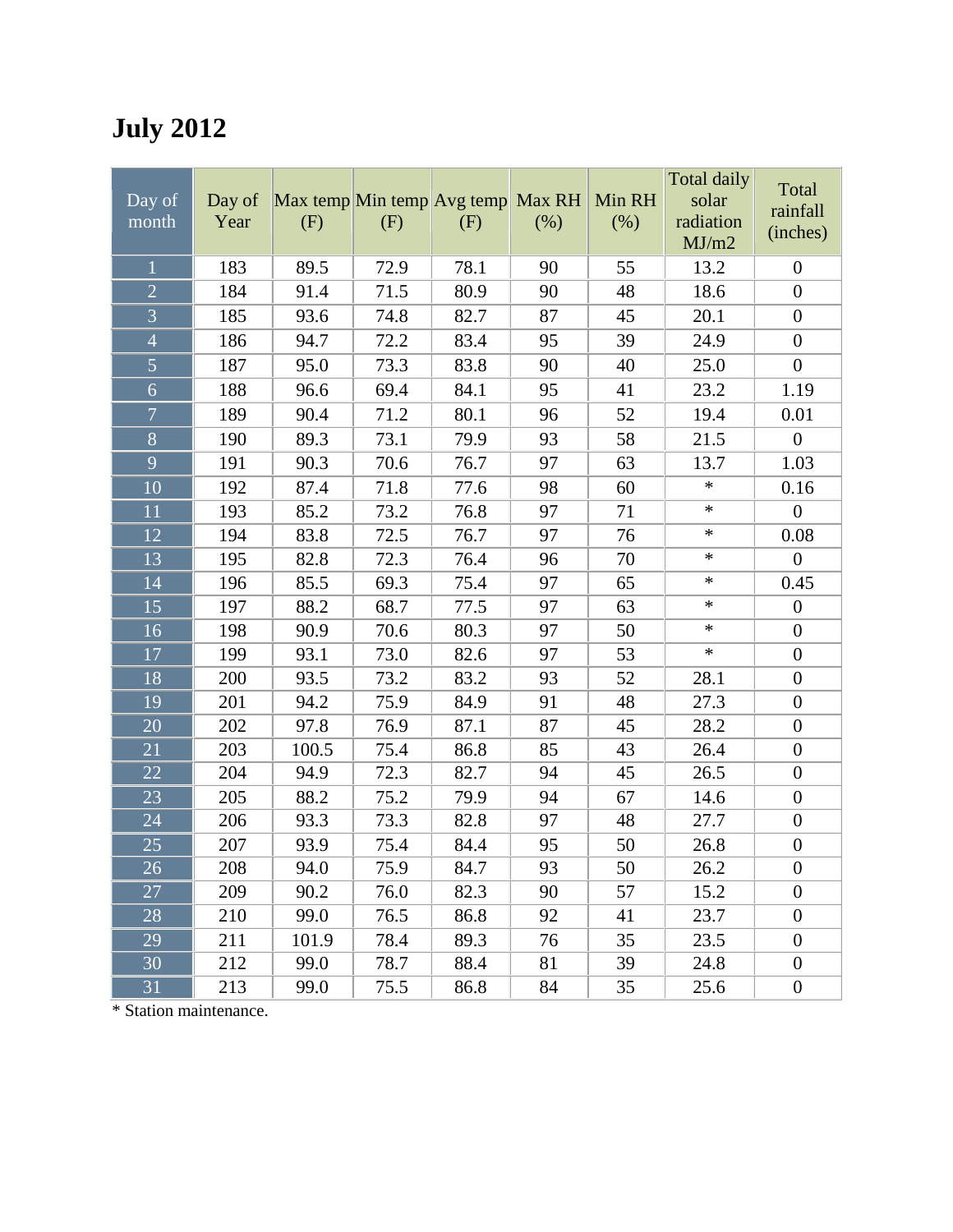# **August 2012**

|                 |        |                                   |      |      |        |        | Total daily | Total            |
|-----------------|--------|-----------------------------------|------|------|--------|--------|-------------|------------------|
| Day of          | Day of | Max temp Min temp Avg temp Max RH |      |      |        | Min RH | solar       | rainfall         |
| month           | Year   | (F)                               | (F)  | (F)  | $(\%)$ | (% )   | radiation   | (inches)         |
|                 |        |                                   |      |      |        |        | MJ/m2       |                  |
| $\mathbf{1}$    | 214    | 99.3                              | 76.1 | 87.3 | 87     | 36     | 23.5        | $\boldsymbol{0}$ |
| $\overline{2}$  | 215    | 99.0                              | 74.6 | 86.5 | 84     | 34     | 25.5        | $\boldsymbol{0}$ |
| $\overline{3}$  | 216    | 97.1                              | 75.5 | 86.4 | 89     | 42     | 25.4        | $\boldsymbol{0}$ |
| $\overline{4}$  | 217    | 97.0                              | 75.8 | 85.8 | 92     | 41     | 24.5        | $\boldsymbol{0}$ |
| $\overline{5}$  | 218    | 98.3                              | 76.2 | 86.2 | 92     | 43     | 19.0        | $\boldsymbol{0}$ |
| $\overline{6}$  | 219    | 94.8                              | 75.6 | 84.7 | 90     | 42     | 20.2        | 0.01             |
| $\overline{7}$  | 220    | 101.2                             | 76.7 | 88.5 | 89     | 32     | 20.6        | $\boldsymbol{0}$ |
| $\overline{8}$  | 221    | 95.7                              | 75.1 | 81.3 | 90     | 48     | 13.8        | 0.01             |
| 9               | 222    | 98.1                              | 71.1 | 83.4 | 95     | 46     | 26.0        | 0.03             |
| 10              | 223    | 95.3                              | 74.0 | 85.4 | 83     | 35     | 26.0        | $\boldsymbol{0}$ |
| 11              | 224    | 95.8                              | 63.1 | 80.1 | 89     | 32     | 26.0        | $\boldsymbol{0}$ |
| 12              | 225    | 96.8                              | 73.6 | 85.5 | 93     | 41     | 24.2        | $\boldsymbol{0}$ |
| 13              | 226    | 98.2                              | 74.8 | 86.2 | 83     | 41     | 23.6        | $\boldsymbol{0}$ |
| 14              | 227    | 100.3                             | 67.9 | 84.5 | 76     | 34     | 23.9        | $\boldsymbol{0}$ |
| 15              | 228    | 93.2                              | 76.6 | 82.9 | 87     | 54     | 12.8        | $\boldsymbol{0}$ |
| 16              | 229    | 95.4                              | 78.4 | 85.1 | 83     | 42     | 22.1        | $\boldsymbol{0}$ |
| 17              | 230    | 91.9                              | 70.3 | 79.6 | 96     | 47     | 16.6        | 1.58             |
| 18              | 231    | 86.2                              | 68.7 | 76.5 | 96     | 59     | 12.3        | 0.37             |
| 19              | 232    | 88.0                              | 65.9 | 75.8 | 97     | 51     | 24.6        | 0.01             |
| 20              | 233    | 87.7                              | 65.7 | 75.6 | 97     | 40     | 25.2        | $\boldsymbol{0}$ |
| 21              | 234    | 80.9                              | 65.3 | 72.5 | 96     | 63     | 8.6         | $\boldsymbol{0}$ |
| 22              | 235    | 88.5                              | 61.7 | 74.5 | 97     | 36     | 24.7        | $\boldsymbol{0}$ |
| 23              | 236    | 88.2                              | 60.9 | 76.4 | 94     | 48     | 20.3        | $\boldsymbol{0}$ |
| 24              | 237    | 88.4                              | 67.5 | 76.9 | 96     | 59     | 18.8        | 0.32             |
| 25              | 238    | 91.0                              | 73.1 | 80.1 | 96     | 57     | 17.2        | $\boldsymbol{0}$ |
| $\overline{26}$ | 239    | 89.0                              | 71.2 | 78.3 | 96     | 61     | 15.0        | 0.12             |
| 27              | 240    | 86.0                              | 71.2 | 78.2 | 97     | 70     | 12.2        | 0.23             |
| 28              | 241    | 92.0                              | 72.8 | 81.9 | 97     | 53     | 21.3        | $\overline{0}$   |
| 29              | 242    | 93.7                              | 72.9 | 83.4 | 74     | 39     | 23.4        | $\overline{0}$   |
| 30              | 243    | 84.1                              | 75.0 | 78.8 | 88     | 61     | 10.0        | 0.01             |
| 31              | 244    | 94.3                              | 75.1 | 82.5 | 87     | 49     | 15.6        | 0.01             |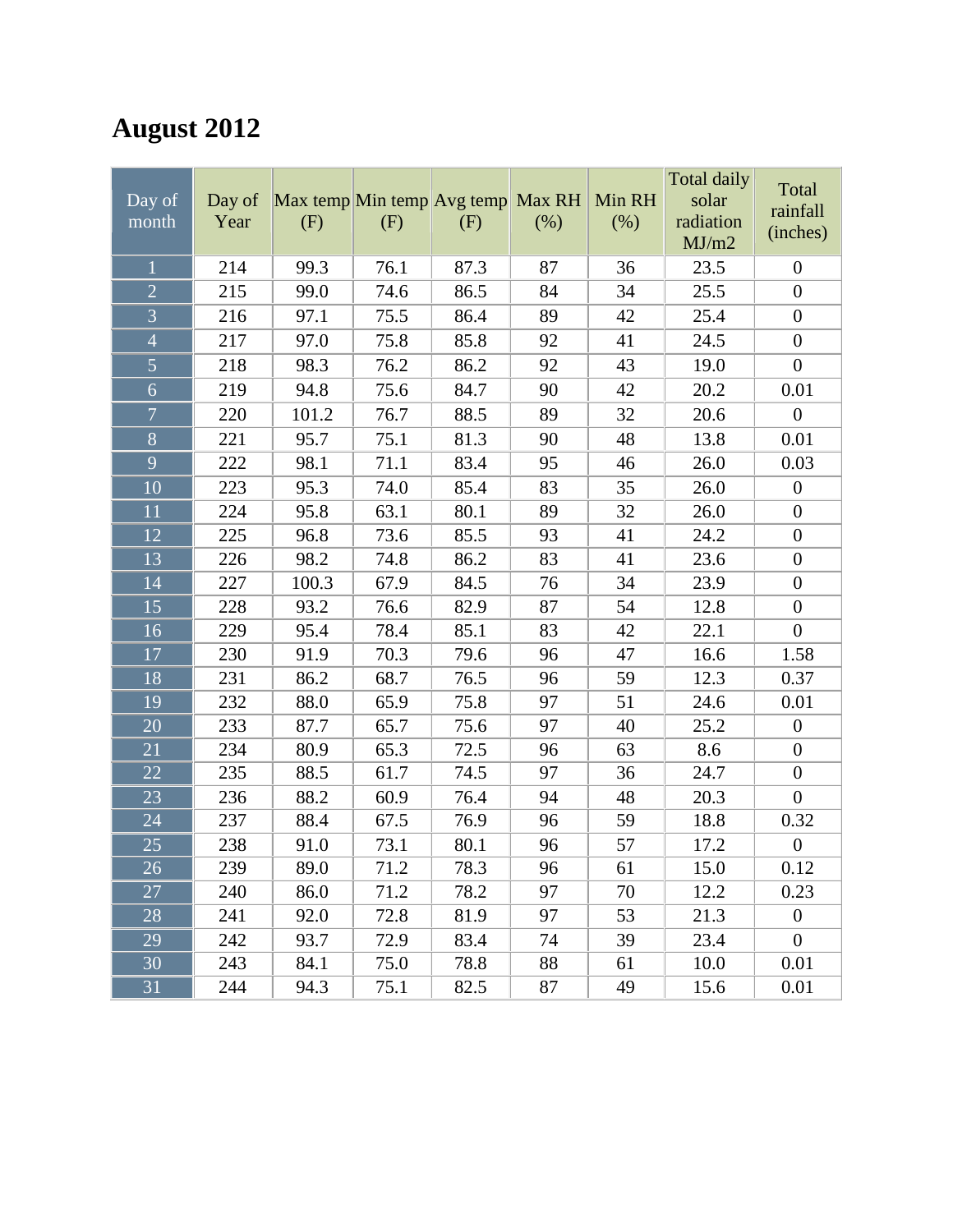# **September 2012**

| Day of<br>month | Day of<br>Year | Max temp Min temp Avg temp<br>(F) | (F)  | (F)  | Max RH<br>(% ) | Min RH<br>(% ) | <b>Total daily</b><br>solar<br>radiation<br>MJ/m2 | Total<br>rainfall<br>(inches) |
|-----------------|----------------|-----------------------------------|------|------|----------------|----------------|---------------------------------------------------|-------------------------------|
| $\overline{1}$  | 245            | 95.1                              | 77.5 | 83.7 | 92             | 50             | 20.0                                              | $\boldsymbol{0}$              |
| $\overline{2}$  | 246            | 95.2                              | 74.3 | 83.6 | 95             | 48             | 22.5                                              | $\boldsymbol{0}$              |
| $\overline{3}$  | 247            | 95.6                              | 75.3 | 84.1 | 88             | 45             | 22.5                                              | $\boldsymbol{0}$              |
| $\overline{4}$  | 248            | 97.0                              | 74.7 | 84.0 | 93             | 40             | 22.7                                              | $\boldsymbol{0}$              |
| $\overline{5}$  | 249            | 98.4                              | 73.8 | 84.0 | 89             | 32             | 22.8                                              | $\boldsymbol{0}$              |
| 6               | 250            | 98.8                              | 75.8 | 85.8 | 83             | 39             | 21.2                                              | $\boldsymbol{0}$              |
| $\overline{7}$  | 251            | 97.4                              | 76.0 | 86.2 | 83             | 40             | 19.6                                              | $\overline{0}$                |
| $\overline{8}$  | 252            | 83.0                              | 63.3 | 74.9 | 88             | 33             | 13.0                                              | $\boldsymbol{0}$              |
| $\overline{9}$  | 253            | 86.1                              | 53.5 | 69.7 | 88             | 27             | 23.5                                              | $\boldsymbol{0}$              |
| 10              | 254            | 90.1                              | 54.6 | 73.5 | 94             | 26             | 23.1                                              | $\boldsymbol{0}$              |
| $\overline{11}$ | 255            | 88.8                              | 58.4 | 75.0 | 90             | 34             | 22.7                                              | $\boldsymbol{0}$              |
| 12              | 256            | 91.4                              | 57.8 | 76.1 | 93             | 47             | 17.2                                              | $\boldsymbol{0}$              |
| 13              | 257            | 90.4                              | 69.0 | 76.8 | 96             | 48             | 13.7                                              | 0.13                          |
| 14              | 258            | 79.5                              | 67.8 | 71.1 | 98             | 73             | 8.4                                               | 1.29                          |
| 15              | 259            | 80.4                              | 65.7 | 71.9 | 97             | 69             | 10.8                                              | 0.01                          |
| 16              | 260            | 70.1                              | 65.1 | 67.4 | 97             | 89             | 2.6                                               | 1.31                          |
| 17              | 261            | 71.3                              | 65.9 | 68.1 | 98             | 92             | 5.7                                               | 0.34                          |
| 18              | 262            | 79.3                              | 62.8 | 70.6 | 98             | 68             | 16.9                                              | 0.01                          |
| 19              | 263            | 80.1                              | 55.0 | 66.3 | 98             | 38             | 21.5                                              | $\boldsymbol{0}$              |
| 20              | 264            | 84.9                              | 57.8 | 69.6 | 89             | 38             | 21.0                                              | $\boldsymbol{0}$              |
| 21              | 265            | 87.3                              | 61.6 | 72.2 | 87             | 44             | 19.9                                              | $\boldsymbol{0}$              |
| $\overline{22}$ | 266            | 89.6                              | 64.1 | 75.3 | 88             | 41             | 19.9                                              | $\boldsymbol{0}$              |
| $\overline{23}$ | 267            | 90.4                              | 63.8 | 76.6 | 95             | 46             | 19.7                                              | $\boldsymbol{0}$              |
| 24              | 268            | 90.0                              | 66.3 | 77.2 | 97             | 42             | 19.2                                              | $\boldsymbol{0}$              |
| 25              | 269            | 89.5                              | 70.1 | 78.3 | 95             | 46             | 17.0                                              | $\boldsymbol{0}$              |
| 26              | 270            | 87.7                              | 67.3 | 77.3 | 96             | 53             | 17.2                                              | $\boldsymbol{0}$              |
| 27              | 271            | 86.6                              | 66.4 | 75.9 | 96             | 49             | 17.0                                              | $\boldsymbol{0}$              |
| 28              | 272            | 86.5                              | 63.7 | 74.6 | 96             | 47             | 15.7                                              | $\boldsymbol{0}$              |
| 29              | 273            | 74.0                              | 64.8 | 69.7 | 97             | 78             | 1.7                                               | 3.53                          |
| 30              | 274            | 65.9                              | 59.2 | 62.0 | 97             | 87             | 2.7                                               | 0.84                          |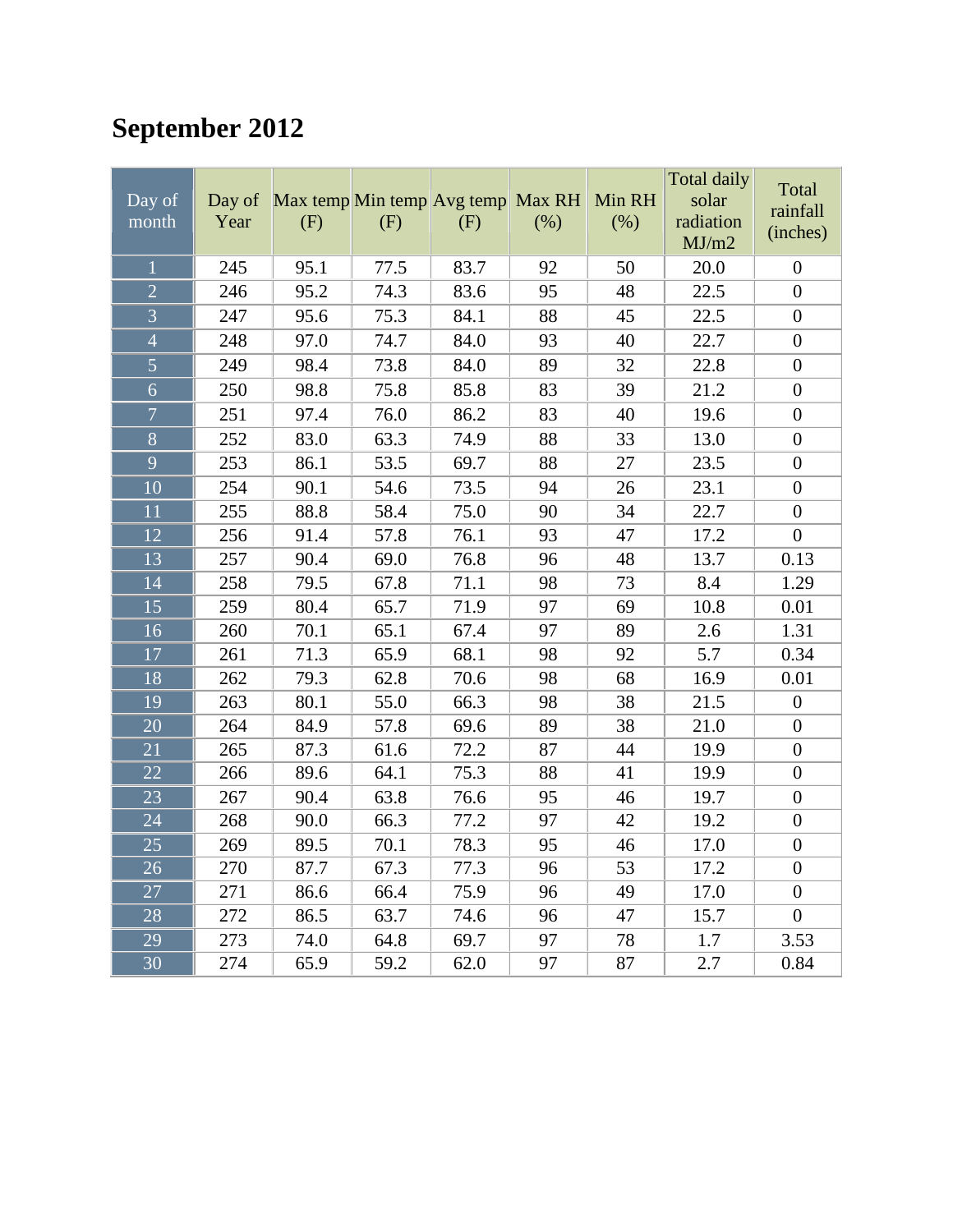## **October 2012**

|                 |        |      |                                   |      |      |        | Total daily | Total            |
|-----------------|--------|------|-----------------------------------|------|------|--------|-------------|------------------|
| Day of          | Day of |      | Max temp Min temp Avg temp Max RH |      |      | Min RH | solar       | rainfall         |
| month           | Year   | (F)  | (F)                               | (F)  | (% ) | (% )   | radiation   | (inches)         |
|                 |        |      |                                   |      |      |        | MJ/m2       |                  |
| $\mathbf{1}$    | 275    | 79.2 | 59.3                              | 67.4 | 93   | 40     | 18.7        | $\boldsymbol{0}$ |
| $\overline{2}$  | 276    | 74.1 | 57.6                              | 64.5 | 91   | 56     | 13.3        | $\boldsymbol{0}$ |
| $\overline{3}$  | 277    | 81.1 | 55.5                              | 67.2 | 96   | 39     | 18.9        | $\boldsymbol{0}$ |
| $\overline{4}$  | 278    | 84.4 | 58.6                              | 71.3 | 96   | 50     | 18.5        | $\boldsymbol{0}$ |
| $\overline{5}$  | 279    | 84.8 | 64.6                              | 73.6 | 90   | 56     | 15.6        | $\boldsymbol{0}$ |
| $\overline{6}$  | 280    | 62.9 | 48.7                              | 54.8 | 89   | 70     | 3.9         | $\boldsymbol{0}$ |
| $\overline{7}$  | 281    | 53.4 | 46.3                              | 49.4 | 94   | 67     | 5.0         | 0.02             |
| $\overline{8}$  | 282    | 62.9 | 46.9                              | 52.7 | 96   | 53     | 18.6        | 0.01             |
| 9               | 283    | 73.7 | 44.9                              | 59.4 | 96   | 68     | 10.4        | $\boldsymbol{0}$ |
| 10              | 284    | 79.9 | 66.0                              | 70.6 | 96   | 75     | 12.7        | $\boldsymbol{0}$ |
| 11              | 285    | 83.4 | 64.5                              | 73.1 | 95   | 61     | 11.9        | $\boldsymbol{0}$ |
| $\overline{12}$ | 286    | 82.3 | 64.8                              | 72.5 | 96   | 64     | 11.0        | $\boldsymbol{0}$ |
| 13              | 287    | 84.8 | 66.8                              | 75.1 | 96   | 58     | 12.8        | $\boldsymbol{0}$ |
| 14              | 288    | 82.9 | 60.2                              | 73.0 | 96   | 43     | 16.3        | 0.69             |
| 15              | 289    | 78.2 | 52.4                              | 63.6 | 96   | 38     | 16.5        | $\boldsymbol{0}$ |
| 16              | 290    | 67.2 | 53.3                              | 61.6 | 95   | 68     | 5.5         | $\boldsymbol{0}$ |
| 17              | 291    | 84.1 | 60.1                              | 70.2 | 96   | 62     | 12.6        | $\boldsymbol{0}$ |
| 18              | 292    | 74.3 | 50.4                              | 62.9 | 88   | 24     | 17.7        | $\boldsymbol{0}$ |
| 19              | 293    | 75.1 | 49.5                              | 60.7 | 79   | 25     | 17.6        | $\boldsymbol{0}$ |
| 20              | 294    | 81.8 | 47.5                              | 65.5 | 85   | 40     | 14.2        | $\boldsymbol{0}$ |
| 21              | 295    | 84.4 | 67.2                              | 74.5 | 90   | 64     | 10.6        | $\boldsymbol{0}$ |
| 22              | 296    | 83.2 | 69.0                              | 74.6 | 93   | 63     | 10.9        | $\boldsymbol{0}$ |
| 23              | 297    | 82.1 | 66.6                              | 72.1 | 95   | 58     | 12.0        | $\boldsymbol{0}$ |
| 24              | 298    | 83.2 | 64.8                              | 72.3 | 96   | 61     | 11.5        | $\boldsymbol{0}$ |
| 25              | 299    | 83.7 | 55.6                              | 71.9 | 96   | 59     | 11.0        | $\boldsymbol{0}$ |
| $\overline{26}$ | 300    | 55.2 | 46.3                              | 50.9 | 96   | 77     | $2.6\,$     | 0.61             |
| 27              | 301    | 56.8 | 37.1                              | 45.4 | 91   | 45     | 17.1        | $\boldsymbol{0}$ |
| 28              | 302    | 60.2 | 33.7                              | 45.2 | 94   | 36     | 16.6        | $\boldsymbol{0}$ |
| 29              | 303    | 64.3 | 33.2                              | 47.2 | 95   | 36     | 16.1        | $\boldsymbol{0}$ |
| 30              | 304    | 71.9 | 38.5                              | 54.8 | 95   | 39     | 15.4        | $\boldsymbol{0}$ |
| 31              | 305    | 78.3 | 49.9                              | 61.5 | 92   | 44     | 15.2        | $\boldsymbol{0}$ |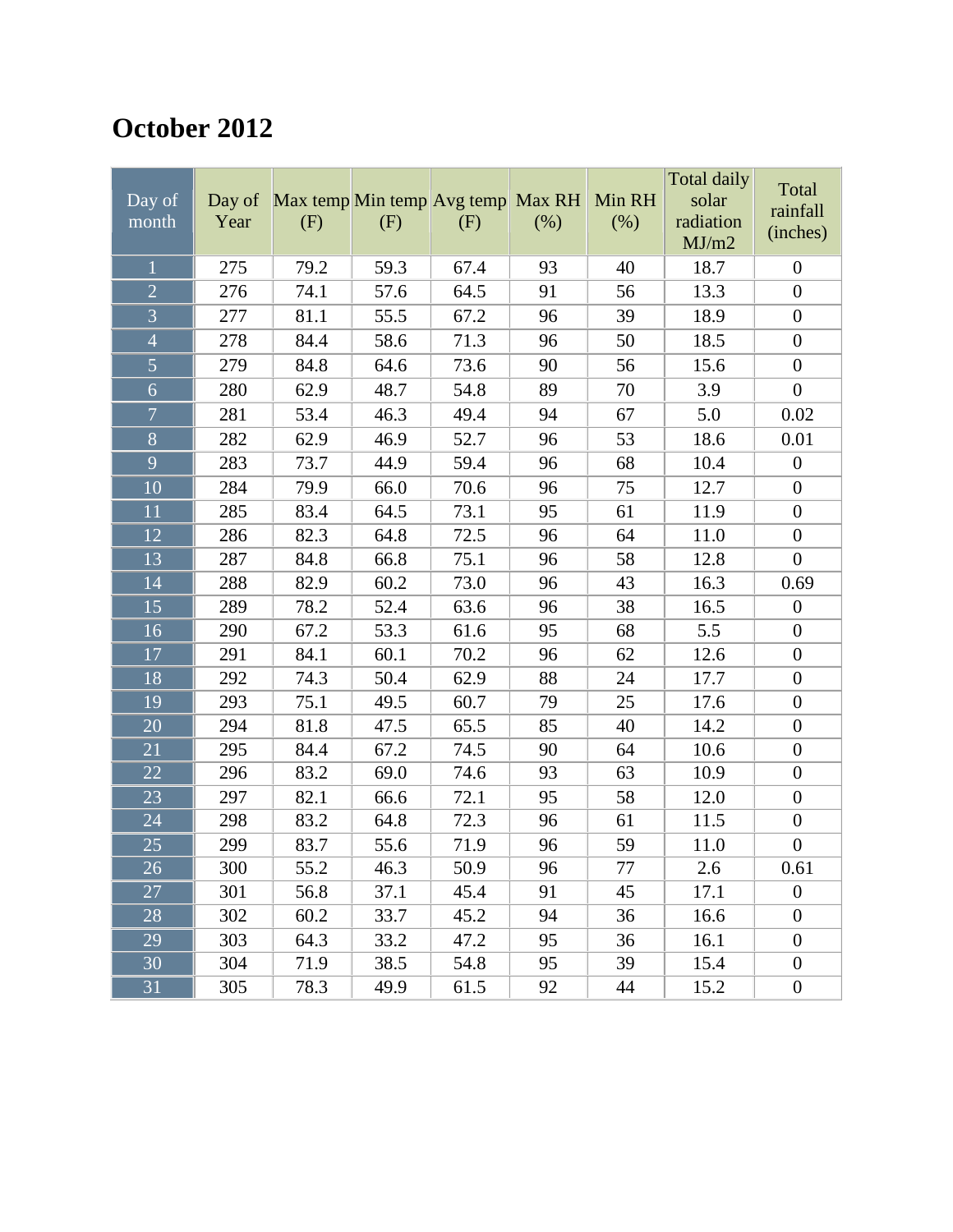### **November 2012**

| Day of<br>month | Day of<br>Year | Max temp Min temp Avg temp Max RH<br>(F) | (F)  | (F)  | (%) | Min RH<br>(% ) | <b>Total daily</b><br>solar<br>radiation<br>MJ/m2 | Total<br>rainfall<br>(inches) |
|-----------------|----------------|------------------------------------------|------|------|-----|----------------|---------------------------------------------------|-------------------------------|
| $\overline{1}$  | 306            | 83.4                                     | 49.6 | 65.6 | 96  | 38             | 15.1                                              | $\boldsymbol{0}$              |
| $\overline{2}$  | 307            | 83.1                                     | 59.0 | 69.4 | 94  | 45             | 14.9                                              | $\overline{0}$                |
| $\overline{3}$  | 308            | 81.7                                     | 62.3 | 68.7 | 97  | 55             | 10.1                                              | $\overline{0}$                |
| $\overline{4}$  | 309            | 70.9                                     | 53.9 | 61.8 | 96  | 71             | 9.3                                               | $\boldsymbol{0}$              |
| $\overline{5}$  | 310            | 74.5                                     | 50.5 | 60.7 | 97  | 41             | 14.2                                              | $\boldsymbol{0}$              |
| $\overline{6}$  | 311            | 68.2                                     | 44.3 | 54.1 | 86  | 37             | 14.8                                              | $\boldsymbol{0}$              |
| $\overline{7}$  | 312            | 70.7                                     | 42.4 | 55.3 | 93  | 30             | 14.7                                              | $\boldsymbol{0}$              |
| $\overline{8}$  | 313            | 74.4                                     | 42.8 | 57.9 | 88  | 42             | 14.2                                              | $\boldsymbol{0}$              |
| 9               | 314            | 79.5                                     | 57.2 | 66.2 | 91  | 49             | 13.1                                              | $\boldsymbol{0}$              |
| 10              | 315            | 77.5                                     | 59.1 | 68.0 | 96  | 57             | 11.0                                              | $\overline{0}$                |
| 11              | 316            | 77.4                                     | 52.3 | 66.2 | 95  | 71             | 3.9                                               | 0.73                          |
| 12              | 317            | 55.4                                     | 34.3 | 45.2 | 95  | 35             | 15.0                                              | $\boldsymbol{0}$              |
| 13              | 318            | 55.4                                     | 29.5 | 40.4 | 95  | 35             | 15.0                                              | $\boldsymbol{0}$              |
| 14              | 319            | 58.5                                     | 29.5 | 42.2 | 95  | 30             | 14.4                                              | $\boldsymbol{0}$              |
| 15              | 320            | 57.6                                     | 29.9 | 42.7 | 95  | 41             | 12.6                                              | $\boldsymbol{0}$              |
| $\overline{16}$ | 321            | 61.0                                     | 30.9 | 43.2 | 95  | 29             | 14.3                                              | $\overline{0}$                |
| 17              | 322            | 66.0                                     | 30.2 | 45.9 | 94  | 28             | 13.8                                              | $\boldsymbol{0}$              |
| 18              | 323            | 70.2                                     | 34.8 | 51.2 | 95  | 28             | 12.9                                              | $\boldsymbol{0}$              |
| 19              | 324            | 71.6                                     | 47.5 | 57.7 | 81  | 38             | 9.0                                               | $\boldsymbol{0}$              |
| 20              | 325            | 77.4                                     | 52.5 | 62.7 | 95  | 48             | 12.4                                              | $\boldsymbol{0}$              |
| $\overline{21}$ | 326            | 76.9                                     | 46.6 | 59.1 | 97  | 36             | 13.2                                              | $\boldsymbol{0}$              |
| 22              | 327            | 73.5                                     | 49.6 | 60.7 | 85  | 46             | 10.7                                              | $\boldsymbol{0}$              |
| 23              | 328            | 63.8                                     | 47.1 | 58.0 | 95  | 33             | 4.7                                               | 0.03                          |
| 24              | 329            | 58.6                                     | 30.0 | 43.4 | 83  | 28             | 13.9                                              | $\boldsymbol{0}$              |
| 25              | 330            | 70.6                                     | 37.9 | 53.4 | 85  | 42             | 12.8                                              | $\overline{0}$                |
| 26              | 331            | 79.7                                     | 56.7 | 66.4 | 96  | 55             | 10.5                                              | $\boldsymbol{0}$              |
| 27              | 332            | 59.3                                     | 37.4 | 50.4 | 93  | 50             | 12.1                                              | $\boldsymbol{0}$              |
| 28              | 333            | 62.8                                     | 30.8 | 44.9 | 95  | 36             | 13.1                                              | $\boldsymbol{0}$              |
| 29              | 334            | 68.0                                     | 35.3 | 50.7 | 92  | 45             | 12.4                                              | $\boldsymbol{0}$              |
| 30              | 335            | 68.6                                     | 49.2 | 59.0 | 95  | 75             | 6.7                                               | $\boldsymbol{0}$              |